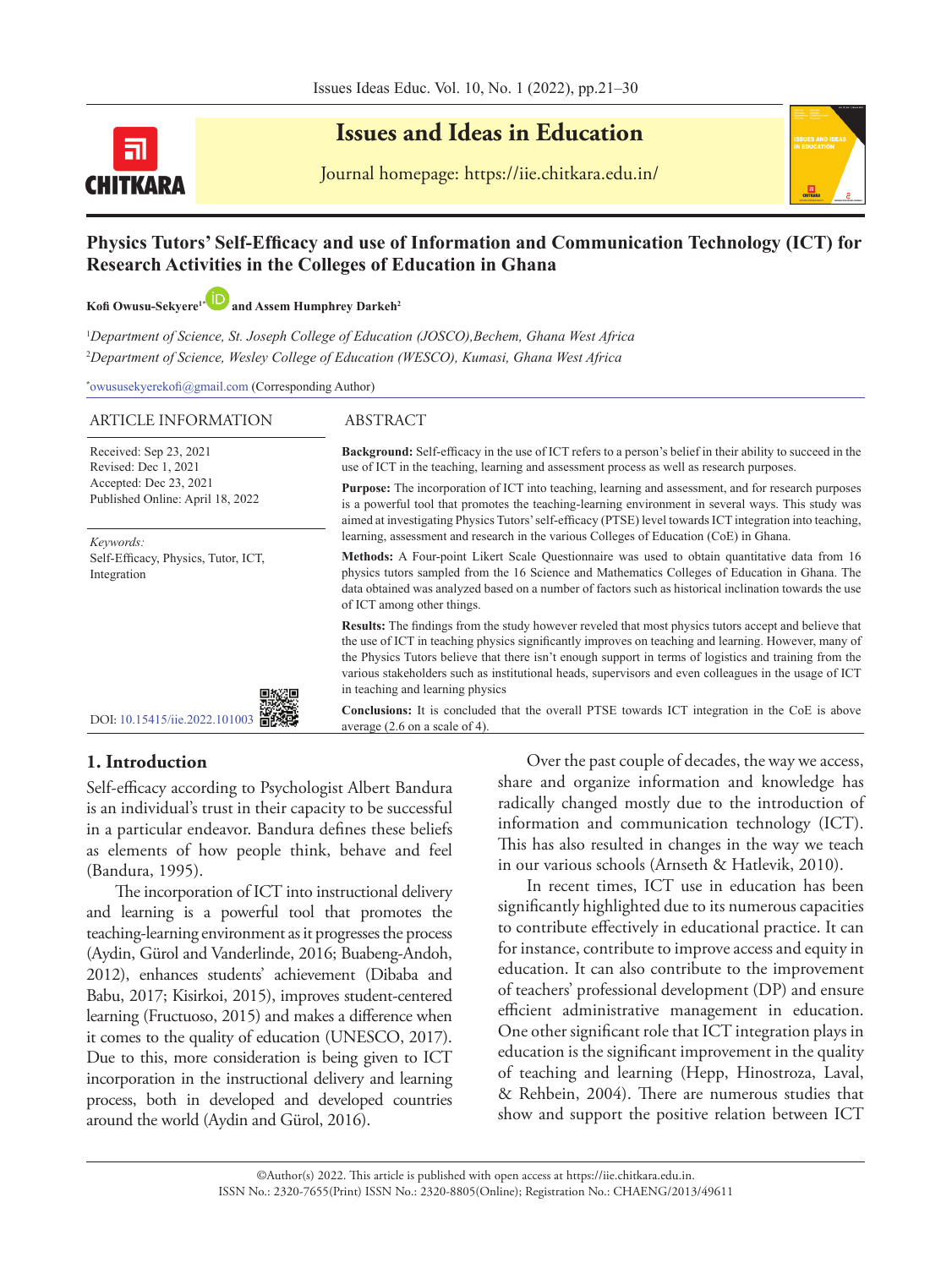integration in education and the quality of education, even though the level of the positive effect may vary in different situations or studies.

The skills, knowledge, attitude and confidence in one's ability to use ICT tools can hinder the ICT incorporation as decisions teachers' take when it comes teaching-learning process and classroom practices are impacted by their beliefs and most importantly selfefficacy in incorporating ICT use (Hew and Brush, 2007; Alhassan, 2017; Kazan and ELDaou, 2016; Letwinsky, 2017). As a result, to be able to tackle this effectively and explore the reasons why this may be the case in the Colleges of Education (CoE) in Ghana, it is significant to envision ICT integration in education through the eyes of the Tutors' self-efficacy.

Being able to identify the sources of this, is important as it provides more information and understanding of how physics teachers come up with their beliefs in using ICT for teaching physics.

When these foundations are understood, it results in strategies for growing self-efficacy as a result of the understanding gained and as a result there will be more integration of ICT in teaching.

Bandura's self-efficacy theory describes the four foundations of self-efficacy as verbal or social persuasion, relayed experiences, mastery experience and individual's mood, stress, fatigue, aches and anxieties.

Mastery experience is explained as ones understanding of their personal former, genuine experience in executing a specific duty. According to Bandura, an ineffective mastery experience will deteriorate a person's self-efficacy whiles a successful mastery experience will strengthen it and as a result the way people will deduce their past practices will define their self-efficacy beliefs. As a consequence, intermittent shortcomings are unlikely to affect one's beliefs if the person cultivates the habit of high self-efficacy as a result of frequent success (Uzuntiryaki, 2008).

According to Bandura (1986, 1997) relayed experience is the second most influential source of self-efficacy. Relay experience has to do with how an individual evaluates or assesses their personal abilities in comparison to that of others.

When it comes to teachers, they notice the accomplishments and disappointments of others, such as colleague teachers, superiors, etc. and compare their performance and the performance of such individuals and in this way they are making judgements concerning their personal ability to undertake certain tasks. As a consequence, there is certain degree of certainty by which their beliefs will be altered to follow a particular model of success or failure by an amount they feel comparable to the model in that particular area (Schunk, 2001).

Also verbal/social persuasions like encouraging statements concerning a person's performance might change their perception. According to Bandura verbal persuasions can add to fruitful performance if the praise is contained within right boundaries. Verbal persuasions are the most powerful after mastery experience (Wise and Trunnell, 2001). For instance, encouragement from a supervisor to add an ICT tool to your teaching portfolio may improve a Physics Tutors' self-efficacy to do so.

Finally, Bandura say's an individual's mood or feelings are also influential in informing the person's self-efficacy beliefs (Bandura, 1997). Solid emotional responses are good sources of anticipated accomplishment or disappointment with people attributing physiological states to an efficacy perception. This is because people develop a sense of competence in response to positive emotions whiles similarly, negative emotions like anxiety, fright, stress, depression, etc can reduce self-efficacy beliefs.

## **2. Statement of the Problem**

Little is known of Teacher's beliefs about their selfefficacy in the use of ICT in Ghana. Therefore, an investigation into teachers teaching experiences on their beliefs into the integration of ICT into teaching, learning and research and the sources of these beliefs is very relevant as it can provide valuable information for policy framing in Ghana.

The result of the study can therefore help make changes when it comes to the way physics is learnt and taught in the various Colleges of Education (COE) in Ghana. It can also help shape how Tutors go about preparing for teaching and learning in Ghana.

The proliferation of social media tools and applications and multimedia tools and devices in general has brought about a lot of change when it comes to how people are informed or get information especially the youth.

As a result of this, the majority of student teachers admitted into the various Colleges of Education (CoE)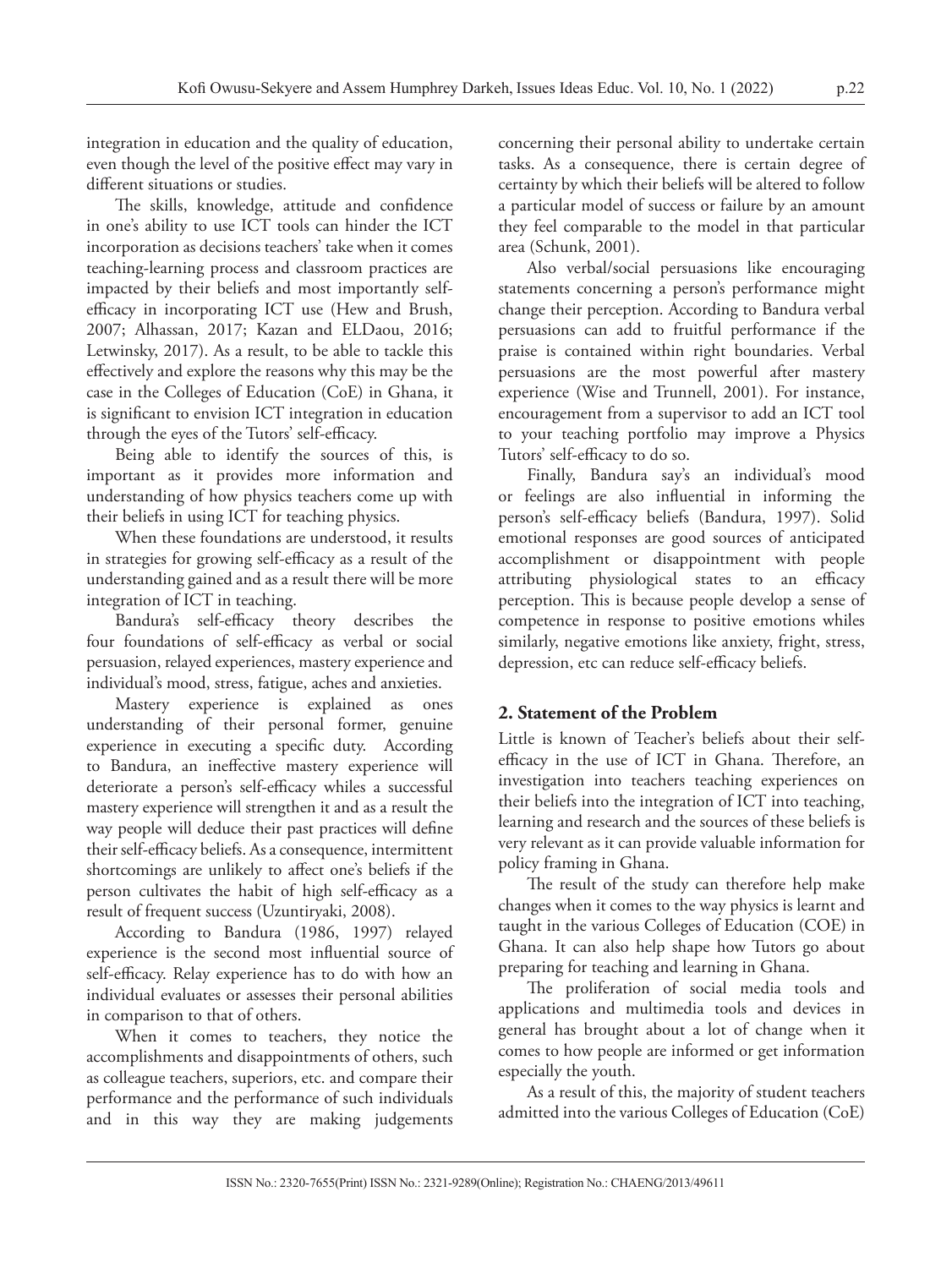are increasingly becoming competent in the usage of various ICT tools for studying. It is therefore expected that Tutors' similarly are skilled in the use of these tools for research and hence for teaching.

Consequently there is a need to recognize the issues that impact the self-efficacy beliefs of Tutors when it comes to incorporating ICT tools for teaching and learning. Giles and Kent, (2016) believe that selfefficacy beliefs are a credible pointer of ones likelihood to use a concept throughout their careers (Giles and Kent, 2016). Therefore understanding and sourcing Tutors self-efficacy beliefs is a significant determinant in assessing their ability to use these technological tools for teaching and learning.

#### **3. Purpose of the Study**

This work is directed towards exploring Physics Tutors' self-efficacy (PTSE) levels in the incorporation of ICT tools in their teaching and research for facilitation of learning in the various Colleges of Education (CoE) in Ghana. To address the research aim, the study will try to find answers to the following research questions:

- At what level is Physics Tutors' knowledge base and skill in the use of ICT for general purposes, for academic work and specifically for teaching Physics?
- How do these Physics Tutors' behave, think and feel about ICT use in the teaching of Physics?
- What kind of support do Physics Tutors' get from various stakeholders in education for the teaching of Physics in the CoE?

These would be accomplished by obtaining answers to a number of sub-questions under the three main items listed above**.**

#### **4. Literature Review**

When we talk about ICT incorporation in academics, we simply mean technology-based training which is connected to the usage of electronic technologies in the classroom (Ghavifekr and Rosdy, 2015). It comprises the use of laptops, software, projectors, the internet and other digital content in the classroom for teaching, purposely to enrich the teaching-learning experience (Hew and Brush, 2007; Unal, Yamac, and Uzun, 2017).

Self-efficacy meanwhile can be explained as a person's confidence in their own competency to undertake required tasks to come out with the desired outcome successfully (Bandura, 1997; Skaalvik and Skaalvik, 2010; Yamamoto and Yamaguchi, 2016). According to Schunk and Pajares (2009), when people aren't confident in their own ability to produce the anticipated outcomes through their actions, they tend not to be enthused enough to carry out these actions.

Therefore, a high self-efficacy offers a large enough motivation to meet persons' set targets and helps a lot in dealing with setbacks (Bandura, 1993; Harrison et al., 1997).

Skoretz (2011) defines Self-efficacy in ICT incorporation as the belief one has in him or herself to incorporate ICT effectively in the teaching-learning process. Teacher who have low ICT self-efficacy might me more teacher-centered when it comes to teaching in the classroom whiles teachers with high self-efficacy in incorporating ICT use might be more studentcentered in teaching; using different approaches and digital content (Henson, 2001; Perkmen and Pamuk, 2011; Gilakjani, 2013). Knowledge and skills alone are not enough to change a teacher's attitude except they have the self-assurance that they are able to assist learning through obtained ICT skills. This shows that teachers' ICT self-efficacy guide or in some way sway them to incorporate ICT in their academic processes (Yamamoto and Yamaguchi, 2016; Bakar, Maat & Rosli, 2018; Raphael and Mtebe, 2017).

Many studies have been completed that show the link between self-efficacy and ICT integration in a teaching-learning environment (Akgun, Ozgur and Cuhadar, 2016; Alt, 2018; Aslan and Zhu, 2015; Bakac and Ozen, 2017; Birisci and Kul, 2019; Cavanagh and Ma, 2018; Ceylan et al., 2014; Lailiyah and Cahyono, 2017; Letwinsky, 2017; Raphael and Mtebe, 2017; Rigi, 2015; Sari, 2016; Valtonen, Kukkonen, Kontkanen, Mäkitalo-Siegl, Sointu., 2018; Yagci, 2016; Yamamoto and Yamaguchi, 2016). These studies found that self-efficacy in incorporating ICT use impacts teachers' capacity to incorporate technological know-how into their teaching-learning experience.

Giles and Kent (2016) studied the level of self-efficacy in incorporating ICT use of 28 teachers of a college of education in the USA by applying a qualitative design. They concluded that about 93 % of the participants incorporated technology into their teaching-learning experience. The percentage of the teachers with high selfefficacy towards selection and use of ICT in the teaching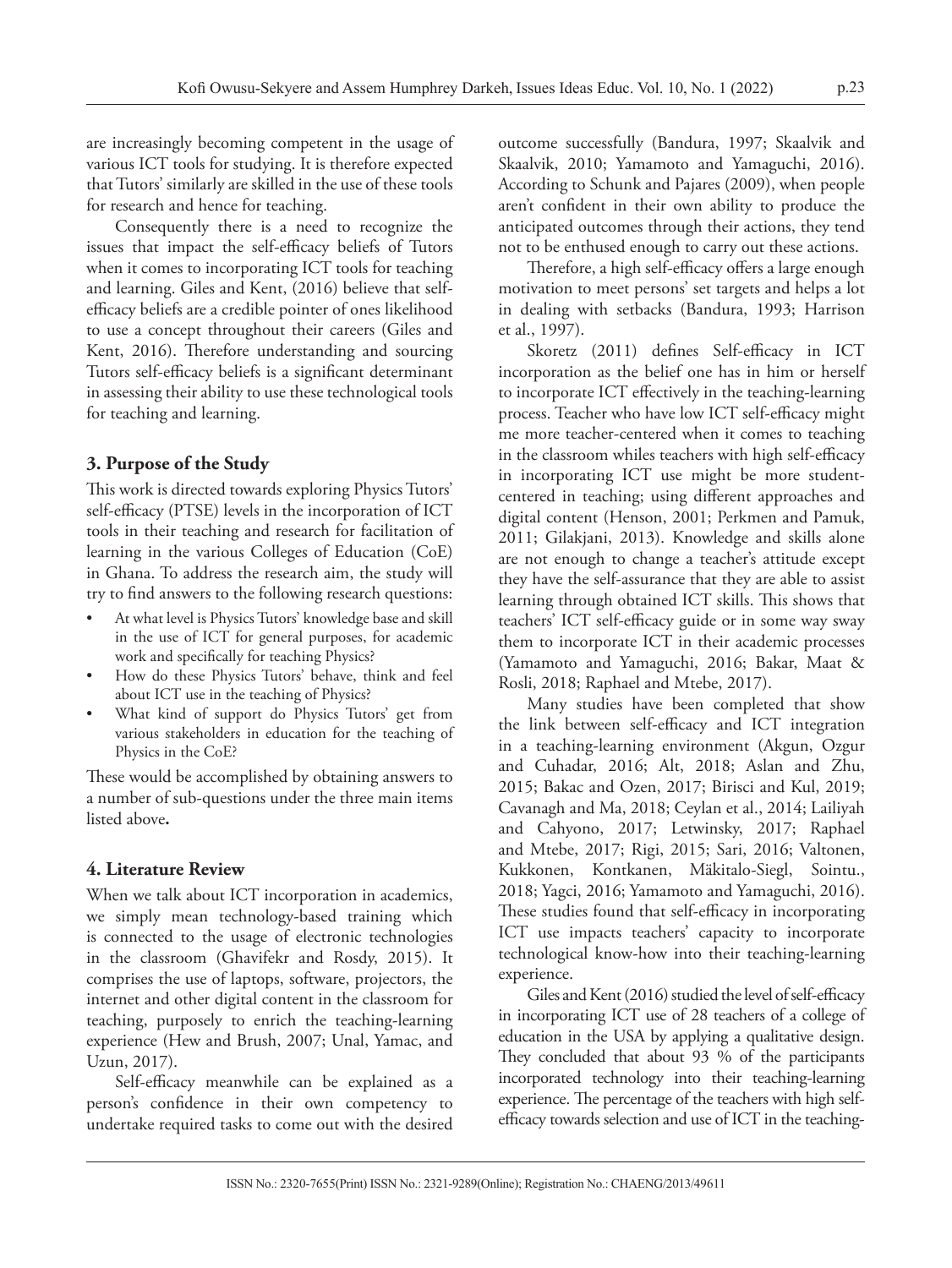learning environment was 68%. A similar study was conducted in Turkey by Aslan and Zhu (2015).

They came out with the conclusion that about 93% of the student teachers incorporated technological know-how in their work, whiles some 68% of them have high self-efficacy and this enabled them to implement ICT tools in their teaching.

Both Aslan and Zhu (2015) and Birisci and Kul (2019) conducted studies in Turkey on the self-efficacy of teachers. In Aslan and Zhu's case, 782 teachers formed part of the quantitative study with 15 teachers chosen for the qualitative data. It was concluded that previous knowledge about ICT skill has a concrete impact on ICT integration for teachers. Birisci and Kul, on the other hand, had 174 participants for data collection and used a correlation study model for their studies. In their conclusion, they found that teachers who had a high level of ICT self-efficacy had a positive correlation with techno-pedagogical skills and ICT integration.

Again, Yamamoto and Yamaguchi (2016) also established out from their research in Mongolia conducted using 838 school teachers, that positive behavior of an organization towards ICT integration plays a huge role in a teacher's ICT self-efficacy.

#### **5. Methodology**

The research design was a survey carried out in the 16 Science and Mathematics Colleges of education in Ghana. It was meant to elicit views of physics tutors on the use and integration of ICT in teaching, learning, assessment and research and to obtain useful data on their self-efficacy with regards to the use of ICT.

#### *5.1. Participants*

The participants of this study were 16 Physics Tutors randomly sampled; at least one physics tutor from 24 physics tutors in the 16 Sciences and Mathematics Colleges of Education (CoE) in Ghana. Twelve of the participants were male physics tutors whiles the other 4 were female physics tutors.

#### *5.2. Instrumentation, Data Collection and Procedure*

The study made use of a quantitative method to collect the data. This involved the use of questionnaire containing a total number of 20 important questions constructed by experts drawn from the University

of Education, Winneba, Ghana and University of Cape Coast, Ghana for participants to answer. The 20 questions were structured under 3 different sub-scales/ categories, namely; Support (S), perceived ease of use (PEU) and performance expectations (PE). Of the 20 questions/items, seven were under the sub-scale of Support, nine items relating to the second sub-scale (perceived ease of use) and the remaining four items relating to the last sub-scale (performance expectations).

Some of the questions under the sub-scale of support include "Has your school provided you with a laptop (or tablet PC, netbook, notebook) for your own use this school year or previous year?" and "In the past two school years, have you undertaken professional development in the following areas?" and others.

Some of the questions under the sub-scale of perceive ease of use (PEU) include: "How often do you use a computer for activities other than work?" and "For how many years have you been using computers and/or the internet at any school?"

Some of the questions under the sub-scale of performance expectations (PE) include: "The usage of ICT in the teaching and learning of Physics helpfully influences students:"

Data for the study was collected via a survey based on the scale for ICT integration (with 1 being the lowest and 4 being the highest).

#### *5.3. Data Analysis*

The quantitative data examined whether Physics Tutors' self-efficacy towards ICT is impacted by a number of factors. Comparison of change in self-efficacy beliefs towards ICT use were made based on a number of factors, such as historical inclination towards ICT use, support from supervisors and other stakeholders. The instrument adopted for this study is the 4-point Likert Scale ranging from 1(strongly disagree) to 4 (strongly agree).

The Physics Tutor self-efficacy was divided into three sub-sections under:

**a.** Support (S): Questions or statements here were put to solicit responses from participants in terms of how much support they get from colleagues, subordinates, supervisors, Heads of Departments, Principals and others at their college when it comes to using ICT tools/devices. Support is not only limited to devices but could also be in the form of professional development (PD) training in the area of ICT.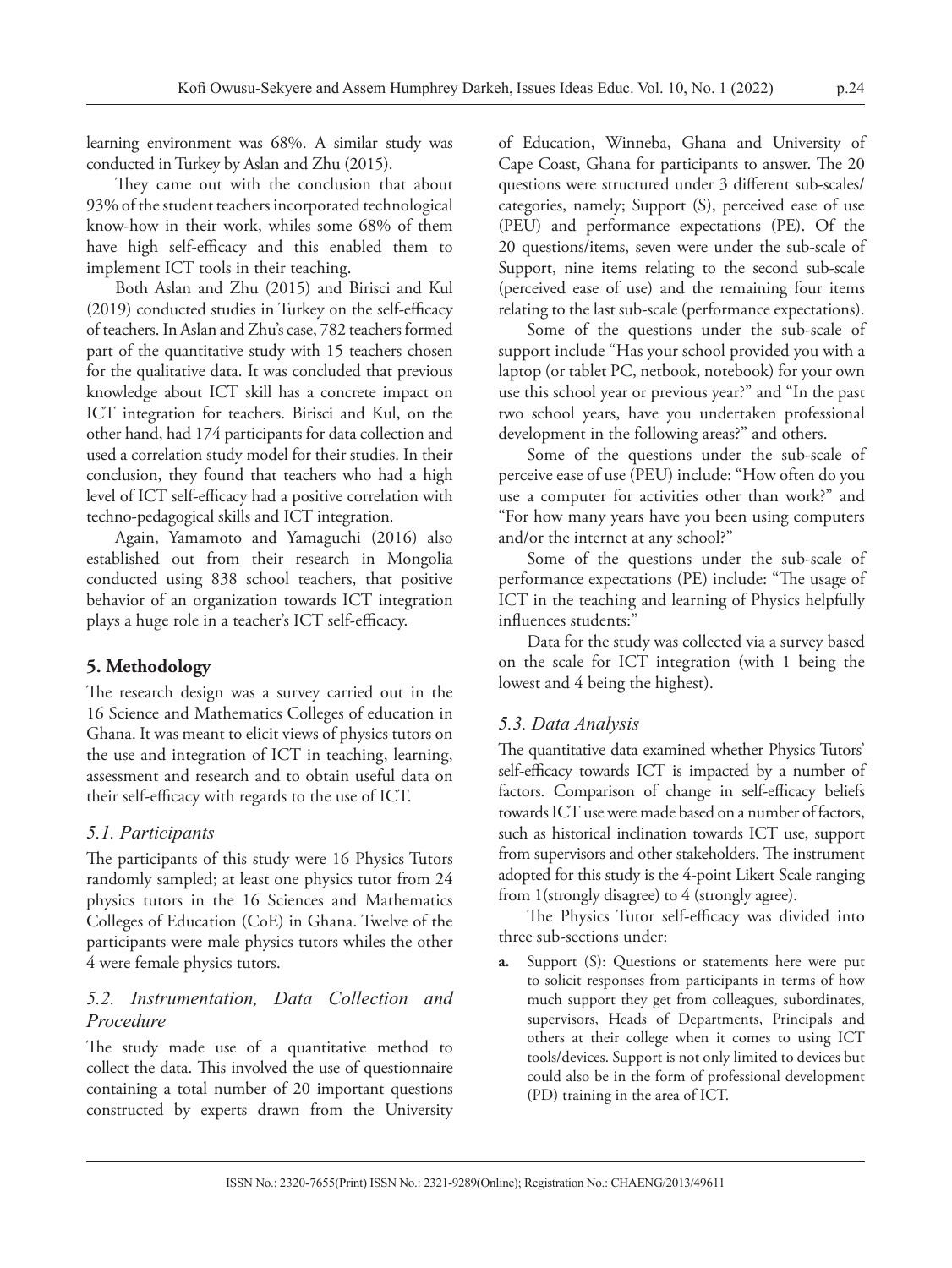- **b.** Perceived ease of use or Previous Experience with ICT (PEU): This sub-scale sought to obtain data from participants in terms of how comfortable they are when it comes to the use of ICT tools/devices. It was not meant to enquire into how they use it in teaching or in their specified teaching areas but also in their general use of ICT for other activities including research as well as browsing or using mobile phones to shop online.
- **c.** Performance expectations (PE): Performance expectations sought participants' view of how impactful they feel ICT usage affects the outcome of their teaching and how it affects the performance of the student teachers they handle.

Each of these sub-sections had several questions which sought to ascertain the level of self-efficacy the Physics Tutors have when it comes to the use of ICT and its integration with reference to the teaching of Physics. Table 1, below shows a part of data instrument used for collecting the data.

**Table 1:** Data instrument for Performance Expectation.

| <b>Question (Construct)</b>                                                                       | <b>Item</b> |
|---------------------------------------------------------------------------------------------------|-------------|
| Do you consider ICT use during Physics lessons has<br>a positive impact on the following?         | <b>PE 2</b> |
| ICT use in teaching and learning Physics positively<br>impacts on students':                      | PE 3        |
| To what extent has ICT sharpened your skills in<br>teaching physics in relation to the following? | <b>PE 4</b> |

Quantitative data was explored to answer levels of Selfefficacy. The quantitative data was then subjected to descriptive data analysis using SPSS and the means and standard deviations of each of the three sub-scales and that of others were computed. Also, the mean and standard deviation of the overall Physics Tutor self-efficacy (PTSE) was calculated. Other data analyses were performed and observations made based on the data available.

#### **6. Results and Discussion**

**Table 2:** Mean and Standard Deviations of the three sub-scales measuring PTSE.

| Scale       | N  | Mean | <b>Standard Deviation</b> |
|-------------|----|------|---------------------------|
| Support (S) | 16 | 1.8  | 0.6                       |
| PEU         | 16 | 3.0  | 1.2                       |
| PE.         | 15 | 3.1  | 0.5                       |
| <b>PTSE</b> |    | 2.6  | 0.8                       |

Mean and standard deviations of the three sub-scales and the overall PTSE (Physics Tutor Self-Efficacy) toward ICT integration are shown in Table 2. The mean for PEU (perceived ease of use) and PE (performance expectation) were both high whiles the mean of Support was very low and mainly accounted for the average placement of the overall PTSE at a mean value of 2.6 on a scale of 4.

Many of the Physics Tutors believe that there isn't enough support in terms of logistics and training from the various stakeholders such as supervisors (Principals, Head of Departments, etc.) and even colleagues in the usage of ICT in teaching Physics. For instance in terms of provision of laptops for teaching, only 25% of Physics Tutors answered Yes, to being provided with laptops by their College with the majority of 75 % answering No. Again in terms of support when it comes to other device such as projectors, interactive whiteboards (IWB), etc. majority of Physics Tutors answered "No". This can be clearly seen in Fig. 1 below.



Figure 1: ICT devices/tools as support for the teaching and learning of Physics.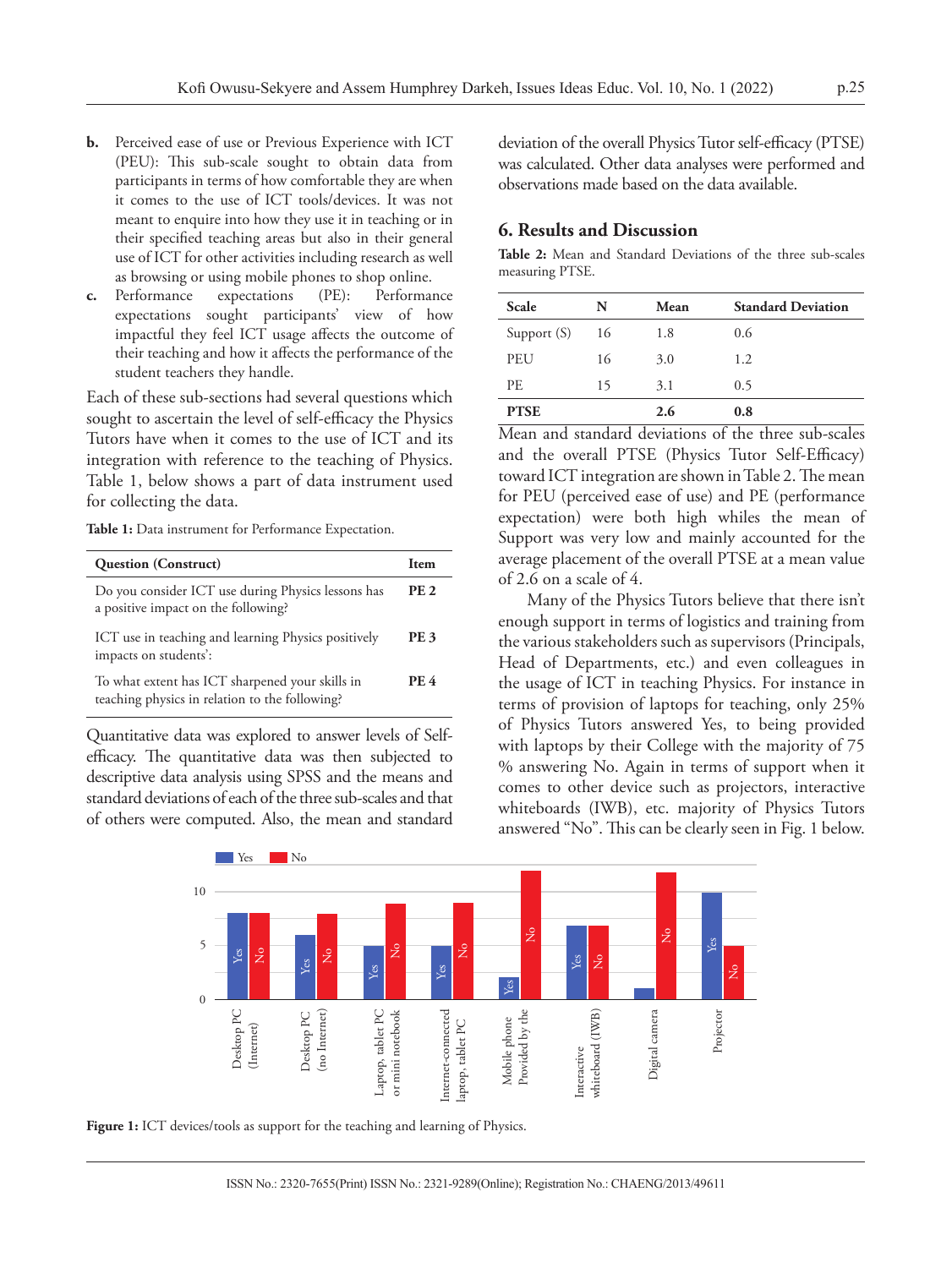Generally, support was categorized into two subsections namely: support in terms of ICT device/ tools for teaching Physics (SA) such as laptops, IWB, projectors, etc. and support in terms of professional development (PD) in the form of ICT training to aid in the teaching of Physics (SB). The results is as expressed in Table 3.

**Table 3:** Mean and Standard Deviations of PTS in terms of ICT devices (SA) and ICT PD (SB).

| Support | - N | Mean | <b>Standard Deviation</b> |
|---------|-----|------|---------------------------|
| SА      | 16  | 1.7  | 0.3                       |
| SB      | 15  | 2.0  | 0.8                       |

As can be seen from Table 3 support in terms of ICT devices for the teaching of Physics (SA) is very low (1.7 on a scale of 4) whiles support in terms of professional development (PD) training in ICT is around average (2 on a scale of 4). The SB was evaluated by using constructs such as can be seen in the Table 4 below.

**Table 4:** Data Instrument for Support in terms of ICT Professional Development (PD).

| Construct/ Question in terms of Support                                                                                                                   | Item (SB)       |
|-----------------------------------------------------------------------------------------------------------------------------------------------------------|-----------------|
| Have you embarked on any professional<br>development (DP) program in the subsequent<br>areas over the past two academic years (internet,<br>word, etc.)?  | SB <sub>1</sub> |
| How long has your involvement been in total<br>during the last two school years in the above<br>mentioned professional development (PD)<br>opportunities? | SB <sub>2</sub> |
| How has your usage of ICT in teaching Physics<br>been poorly influenced by the following? Tick<br>one box for each row                                    | SB <sub>3</sub> |
|                                                                                                                                                           |                 |

Therefore even though various Colleges organise ICT trainings for Physics Tutors, the requisite support in terms of ICT devices or tools (laptops, IWB, projectors, Wi-Fi, etc.) required for the implementation and sustenance of the skills obtain is generally not available. And this is responsible for the low mean obtained when it comes to support in terms of ICT.

Generally, most Physics Tutors are comfortable in the usage of ICT tools/devices as can be seen from Table 1. The efficacy of Physics Tutors' in terms of PEU is around 3 on a scale of 4. This is pretty high and represents a considerable level of comfort in the usage of ICT with more than 75% of Physics Tutors stating that they use ICT for other activities other than

teaching. Most Physics Tutors on the average have been using PC to teach Physics for at least 3 years or more with more than 50% of the Physics Tutors confirming that they currently use a PC to teach Physics for more than 50% of the time in Class. This is as shown in Fig. 2 below.



**Figure 2:** Up to date Perceive Ease of Use (PEU) of PC in Class.

Most Physics Tutors feel the use of ICT is significant and helpful for themselves and the student teachers in lesson preparation, classroom delivery and student learning. For example when the question, "To what extent do you disagree or agree with each of the following statements about the use of ICT to teach Physics?" was asked, 93 % of them agreed that it is significant to use ICT for both exercises and practise and also for students' to study in an independent manner whiles all of them (100 %) agreed to the importance of ICT when it comes to retrieving information and for working collaboratively.



**Figure 3:** Performance Expectations (PE) of ICT in terms lesson preparation, delivery and learning.

100% of the Physics Tutors feel that the usage of ICT in the teaching and learning of physics clearly has a positive influence on the students' motivation, achievements and that it prepares them well to be able to live and work effectively in the 21st century. 87% of them feel that ICT usage influences students' higher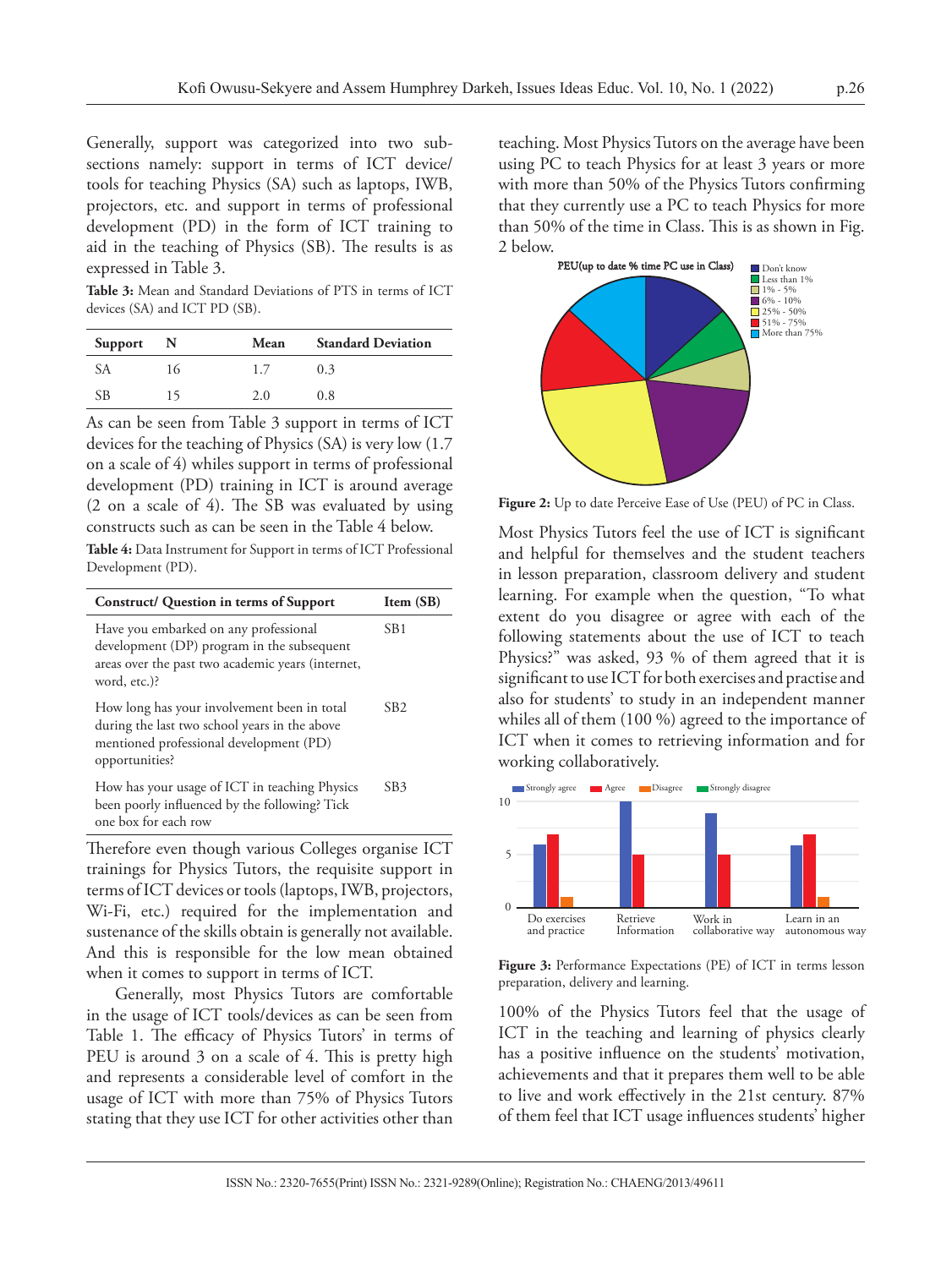order thinking skills (such as critical thinking, problem solving, etc.) and their transversal skills (learn-to-learn, social competence, etc.) with Physics Tutors agreeing (approximately 3 being agree on a scale of 4) that ICT

has sharpened their skills in terms of lesson delivery, content knowledge, instructional resources, additional reading material, and lesson assessment as can be seen in Table 5, below.



**Figure 4:** Performance expectations of ICT in terms of student teacher performance.

Therefore most Physics Tutors accept and believe that the use of ICT for teaching Physics significantly improves on the performance of the teaching and the outcome.

**Table 5:** ICT sharpening skill for teaching physics.

| <b>Performance Expectation</b><br>(PE) | N  | Mean | Standard<br>Deviation |
|----------------------------------------|----|------|-----------------------|
| <b>Lesson Delivery</b>                 | 14 | 2.7  | 1.2                   |
| Content Knowledge                      | 14 | 3.2  | 1.1                   |
| Instructional Resources                | 14 | 2.9  | 1.1                   |
| <b>Additional Reading</b><br>Material  | 14 | 2.9  | 1.2                   |
| Lesson Assessment                      | 14 | 2.6  | 0.9                   |
| Total                                  |    | 2.9  | 1.1                   |

From the results obtained from the data, it is very clear that the major factor that has negatively affected Physics Tutors' self-efficacy in incorporating ICT use is support in terms of ICT devices/tools (SA). And this in general brings down the overall support mean due to the fact that support in terms of professional development (PD) itself is average. If by some means the support in terms of ICT was to improve to even an average level, it will appreciably improve the general support and hence the overall PTSE.

#### **Conclusion**

This study was conducted to find out Physics Tutors' self-efficacy in incorporating ICT use in their teaching and research in the various Colleges of Education (CoE) in Ghana. In the end it is concluded that the overall PTSE towards ICT integration is above average (2.6 on a scale of 4). What this means is that the average physics tutor in the science college of education in Ghana is barely confidence when it comes to adding ICT tools/devices or implementing ICT skills to the teaching of physics in their class.

This value could be considerably improved if the support given to Physics Tutors in terms of ICT professional development (PD) and specifically the support given in terms of ICT devices/tools such as laptops, Wi-Fi, projectors, etc. is improved. When this is done, it will in turn positively affect the mean value of support (S) and improve the PTSE towards ICT integration as well. Stakeholders in education (such as leadership of the individual colleges of education, departmental heads, ministry of education, etc.) are urged to do more in terms of support for Tutors. Not only in the areas of PD or provision of devices/tools for teaching purposes but other areas which might contribute to their confidence in being able to use ICT effectively when it comes to the teachinglearning process. When this is done, it will go a long way in improving the PTSE.

#### **Acknowledgements**

We would like to acknowledge the help and support of all colleagues in the various physics units of the science departments in all the 46 colleges of education in Ghana.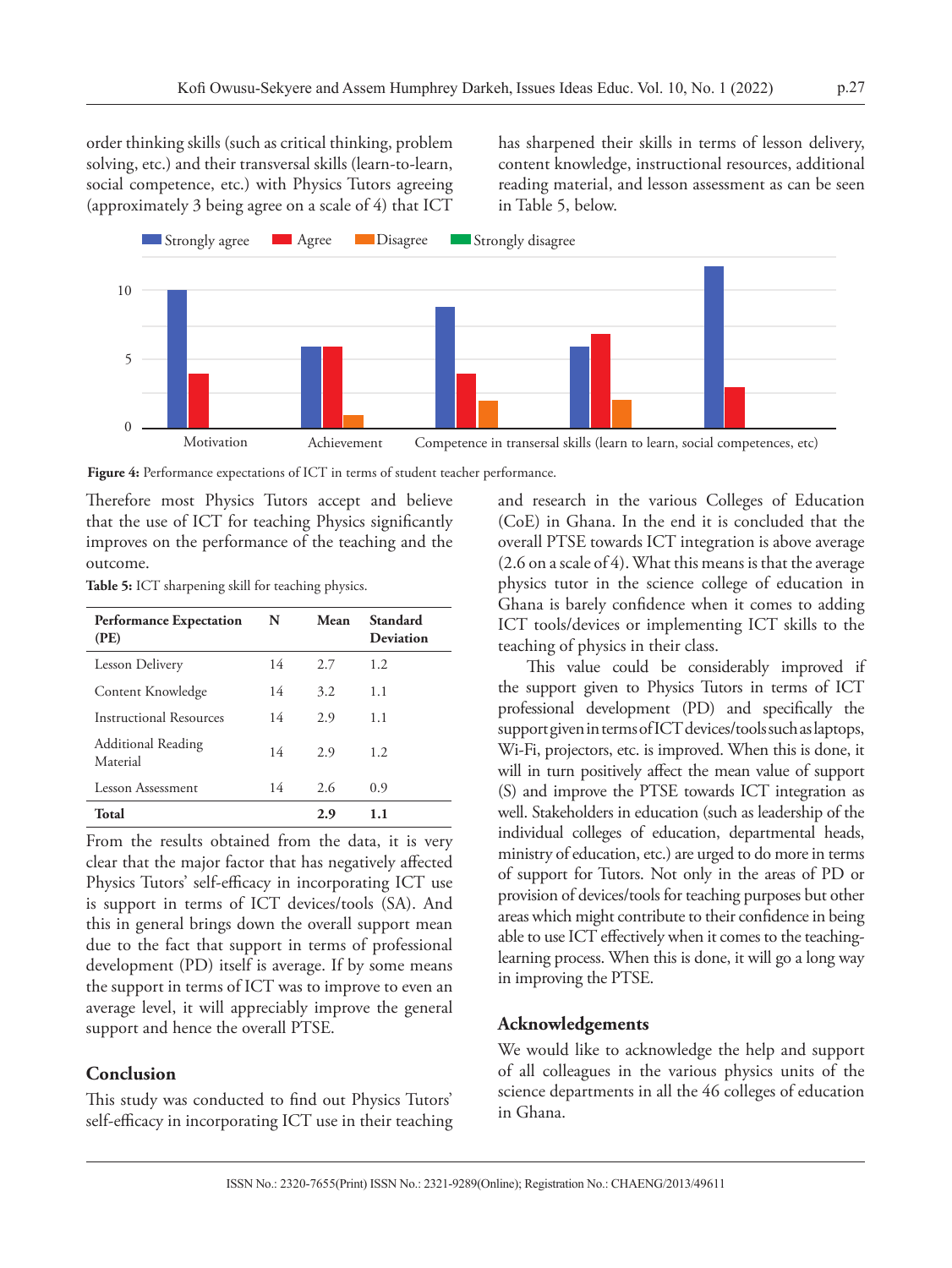#### **Authorship contribution**

- 1. Kofi Owusu-Sekyere Manuscript writing, editing and data analysis
- 2. Assem Humphrey-Darkeh Manuscript writing and data analysis

#### **Funding:** N/A

**Conflict of interest:** There is no conflict of interest.

#### **Declaration**

It is an original data and has neither been sent elsewhere nor published anywhere.

#### **References**

- Akgün, F., Özgür, H., & Çuhadar, C. (2016). Investigation of Techno-pedagogical Educational Qualifications of Teacher Candidates and Students of The Pedagogical Formation Program. *Journal Of Adıyaman University Institute of Social Sciences*, *24*, 837-872. https://doi.org/10.33200/ijcer.623668
- Alt, D. (2018). Science teachers' conceptions of teaching and learning, ICT efficacy, ICT professional development and ICT practices enacted in their classrooms. *Teaching and Teacher Education*, *73*, 141-150. https://doi.org/10.1016/j.tate.2018.03.020
- Arnseth, H. C., & Hatlevik, O. E. (2010). Challenges in aligning pedagogical practices and pupils' competencies with the information society's demands: The case of norway. In Cases on interactive technology environments and transnational collaboration: *Concerns and perspectives* (pp. 266-280). IGI Global. https://doi.org/10.4018/978-1-61520-909-5.ch014
- Aslan, A., & Zhu, C. (2015). Pre-Service Teachers' Perceptions of ICT Integration in Teacher Education in Turkey. *Turkish Online Journal of Educational Technology-TOJET*, *14*(3), 97-110. http://www.tojet.net/articles/v14i3/14310.pdf
- Aydin, M. K., Gürol, M., & Vanderlinde, R. (2016). Evaluating ICT integration in Turkish K-12 schools through teachers' views. *Eurasia Journal of Mathematics Science and Technology Education, 12*(4), 747-766. https://doi.org/10.12973/eurasia.2016.1227a
- Bakaç, E., & Özen, R. (2017). Examining preservice teachers' material design self-efficacy beliefs based on their technological pedagogical content knowledge competencies. *Ahi Evran University Kırşehir Faculty of Education Journal (KEFAD), 18*(2), 613-632. https://files.eric.ed.gov/fulltext/EJ1134392.pdf
- Bakar, N. S. A., Maat, S. M., & Rosli, R. (2018). A systematic review of teacher's self-efficacy and technology integration. *International Journal of Academic Research in Business and Social Sciences, 8*(8), 540-557. https://10.6007/IJARBSS/v8-i8/4611
- Bandura, A. (1986). The explanatory and predictive scope of self-efficacy theory. *Journal of social and clinical psychology, 4*(3), 359-373. https://doi.org/10.1521/jscp.1986.4.3.359
- Bandura, A. (1993). Perceived self-efficacy in cognitive development and functioning. *Educational psychologist*, *28*(2), 117-148.

https://doi.org/10.1207/s15326985ep2802\_3

- Bandura, A. (1997). The anatomy of stages of change. *American journal of health promotion: AJHP*, *12*(1), 8-10. https://doi.org/10.4278/0890-1171-12.1.8
- Bandura, A. (Ed.). (1995). Self-efficacy in changing societies. *Cambridge university press.*  https://doi.org/10.1017/CBO9780511527692
- Birisci, S., & Kul, E. (2019). Predictors of technology integration self-efficacy beliefs of preservice teachers. *Contemporary Educational Technology*, *10*(1), 75-93. https://doi.org/10.30935/cet.512537
- Buabeng-Andoh, C. (2012). Factors influencing teachers' adoption and integration of information and communication technology into teaching: A review of the literature. *International Journal of Education and Development using ICT*, *8*(1). https://www.learntechlib.org/p/188018/.
- Dibaba, W. (2017). The role of effective integration of ICT in education, especially in primary and secondary education of remote settings. *International Journal of Advanced Research in Computer Science*, *8*(9). http://dx.doi.org/10.26483/ijarcs.v8i9.4923
- ELDaou, B., & Kazan, S. (2016). The Effect of ICT Training on the Science Teachers' Self-Efficacy, Attitudes, and Students' Academic Performance in Inclusive Schools 2015. *World Journal on Educational Technology: Current Issues*, *8*(3), 148-164. https://doi.org/10.18844/wjet.v8i3.550
- Ersoy, M., Yurdakul, I. K., & Ceylan, B. (2016). Investigating Preservice Teachers' TPACK Competencies Through the Lenses of ICT Skills: An Experimental Study. *Education & Science/Egitim ve Bilim, 41*(186). https://10.15390/EB.2016.6345
- Ghavifekr, S., & Rosdy, W. A. W. (2015). Teaching and learning with technology: Effectiveness of ICT integration in schools. *International Journal of Research in Education and Science*, *1*(2), 175-191. https://files.eric.ed.gov/fulltext/EJ1105224.pdf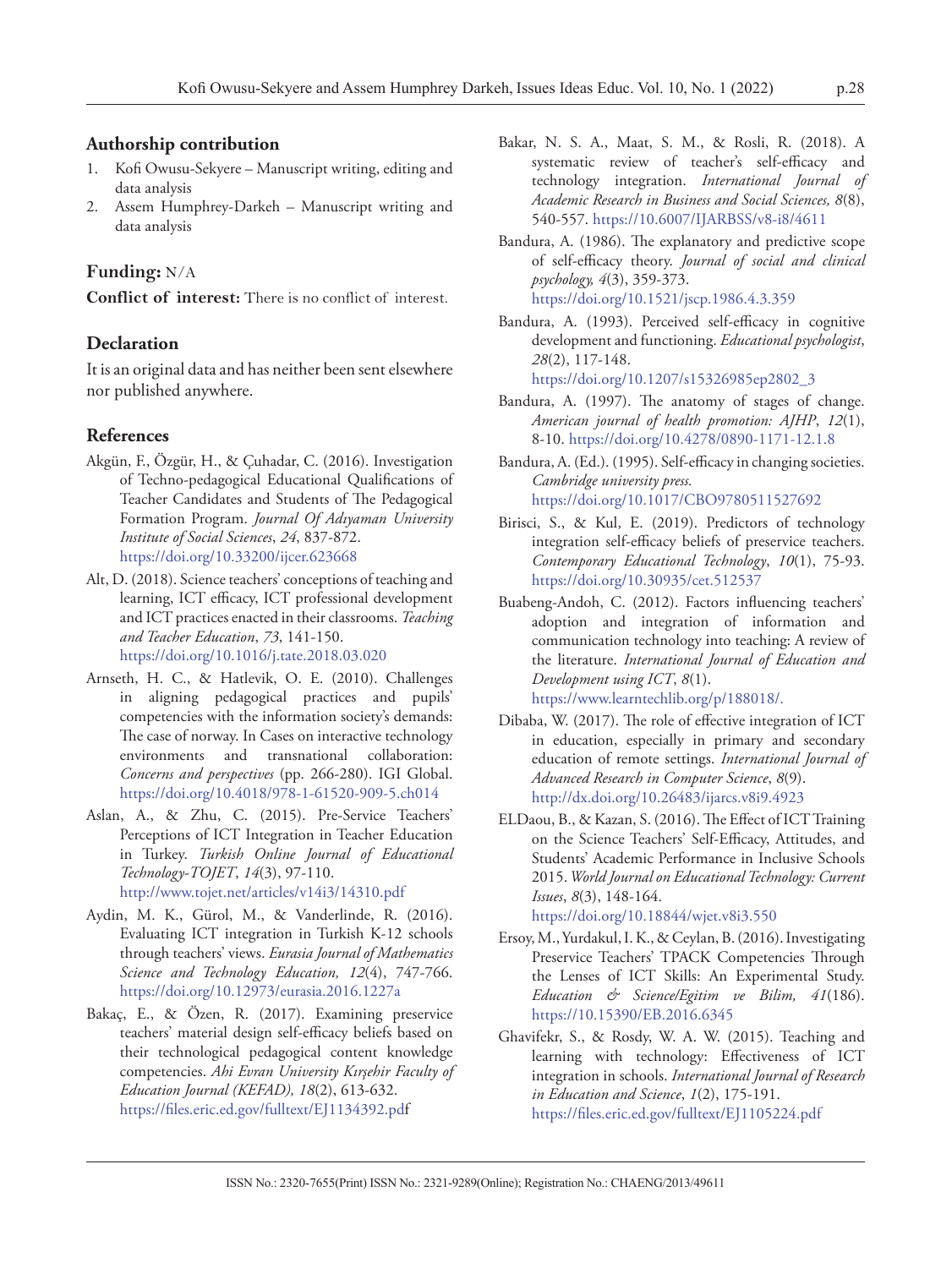- Gilakjani, A. P. (2013). Factors Contributing to Teachers' Use of Computer Technology in the Classroom. *Universal Journal of Educational Research, 1*(3), 262-267. https://10.13189/ujer.2013.010317
- Giles, R. M., & Kent, A. M. (2016). An investigation of preservice teachers' self-efficacy for teaching with technology. *Asian Education Studies*, *1*(1), 32. https://doi.org/10.20849/aes.v1i1.19
- Hennessy, S., Harrison, D., & Wamakote, L. (2010). Teacher factors influencing classroom use of ICT in Sub-Saharan Africa. *Itupale online journal of African studies*, *2*(1), 39-54.
- Henson, R. K. (2001). Teacher self-efficacy: Substantive implications and measurement dilemmas. https://files.eric.ed.gov/fulltext/ED452208.pdf
- Hepp, P., Hinostroza, J. E., Laval, E., & Rehbein, L. (2004). Technology in schools: Education, ICT and the knowledge society (pp. 30-47). World Bank, Distance & Open Learning and ICT in Education Thematic Group, Human Development Network, Education. http://mirror.unpad.ac.id/orari/library/library-refeng/ref-eng-3/application/education/ICT\_report\_ oct04a.pdf
- Hew, K. F., & Brush, T. (2007). Integrating technology into K-12 teaching and learning: Current knowledge gaps and recommendations for future research. *Educational technology research and development*, *55*(3), 223-252. https://doi.org/10.1007/s11423-006-9022-5
- Kisirkoi, F. K. (2015). Integration of ICT in education in a secondary school in Kenya: A case study. http://Hdl.Handle.Net/123456789/6913
- Lailiyah, M., & Cahyono, B. Y. (2017). Indonesian EFL teachers' Self-Efficacy towards Technology Integration (SETI) and their use of technology in EFL teaching. *Studies in English Language Teaching*, *5*(2), 344-357. http:// 10.22158/selt.v5n2p344
- Letwinsky, K. M. (2017). Examining the Relationship between Secondary Mathematics Teachers' Self-Efficacy, Attitudes, and Use of Technology to Support Communication and Mathematics Literacy. *International Journal of Research in Education and Science*, *3*(1), 56-66. https://files.eric.ed.gov/fulltext/EJ1126703.pdf
- Ma, K., & Cavanagh, M. S. (2018). Classroom ready? Preservice teachers' self-efficacy for their first professional experience placement. *Australian Journal of Teacher Education (Online)*, *43*(7), 134-151. [https://search.](https://search.informit.org/doi/10.3316/ielapa.789564914636026) [informit.org/doi/10.3316/ielapa.789564914636026](https://search.informit.org/doi/10.3316/ielapa.789564914636026)
- Noguera Fructuoso, I. (2015). How millennials are changing the way we learn: the state of the art of ICT integration

in education. RIED. Revista Iberoamericana de Educación a Distancia.

https://www.redalyc.org/pdf/3314/331433041003. pdf

- Perkmen, S., & Pamuk, S. (2011). Social cognitive predictors of pre-service teachers' technology integration performance. *Asia Pacific Education Review*, *12*(1), 45-58. https://doi.org/10.1007/s12564-010-9109-x
- Raphael, C., & Mtebe, J. S. (2017). Pre-Service Teachers' Self-Efficacy Beliefs towards Educational Technologies Integration in Tanzania. *Journal of Learning for Development, 4*(2), 196-210. https://files.eric.ed.gov/fulltext/EJ1149184.pdf
- Rigi, A. (2015). Enhancing Iranian EFL in-service teachers' self-efficacy beliefs for technology integration, *International Journal of Language and Linguistics. 3*(5), 307-312.
- Sari, S. D. P. (2016). Benefits of ICT based learning Media in language learning Indonesia. In Proceedings National Seminar on Educational Technology. https://media. neliti.com/media/publications/172483-ID-none.pdf
- Schunk, D. H. & Zimmerman, B. J. (1998). Self-regulated learning, from teaching to self-reflective practice. New York: The Guilford Press.
- Schunk, D. H., & Pajares, F. (2009). Self-efficacy theory: K. R. Wenzel & A. Wigfield (Eds.), Handbook of motivation at school (pp. 35–53). Routledge/Taylor & Francis Group.
- Skaalvik, E. M., & Skaalvik, S. (2010). Teacher self-efficacy and teacher burnout: A study of relations. *Teaching and teacher education*, *26*(4), 1059-1069. https://doi.org/10.1016/j.tate.2009.11.001
- Skoretz, Y. M. (2011). A study of the impact of a schoolbased, job-embedded professional development program on elementary and middle school teacher efficacy for technology integration.

https://www.learntechlib.org/primary/p/39898/.

- Sun, Y., Strobel, J., & Newby, T. J. (2017). The impact of student teaching experience on pre-service teachers' readiness for technology integration: A mixed methods study with growth curve modeling. *Educational Technology Research and Development*, *65*(3), 597-629. https://doi.org/10.1007/s11423-016-9486-x
- Ünal, E., Yamaç, A., & Uzun, A. M. (2017). The Effect of the Teaching Practice Course on Pre-Service Elementary Teachers' Technology Integration Self-Efficacy. *Malaysian Online Journal of Educational Technology*, *5*(3), 39-53.

https://files.eric.ed.gov/fulltext/EJ1150409.pdf

Uzuntiryaki, E. (2008). Exploring the sources of Turkish pre-service chemistry teachers' chemistry self-efficacy